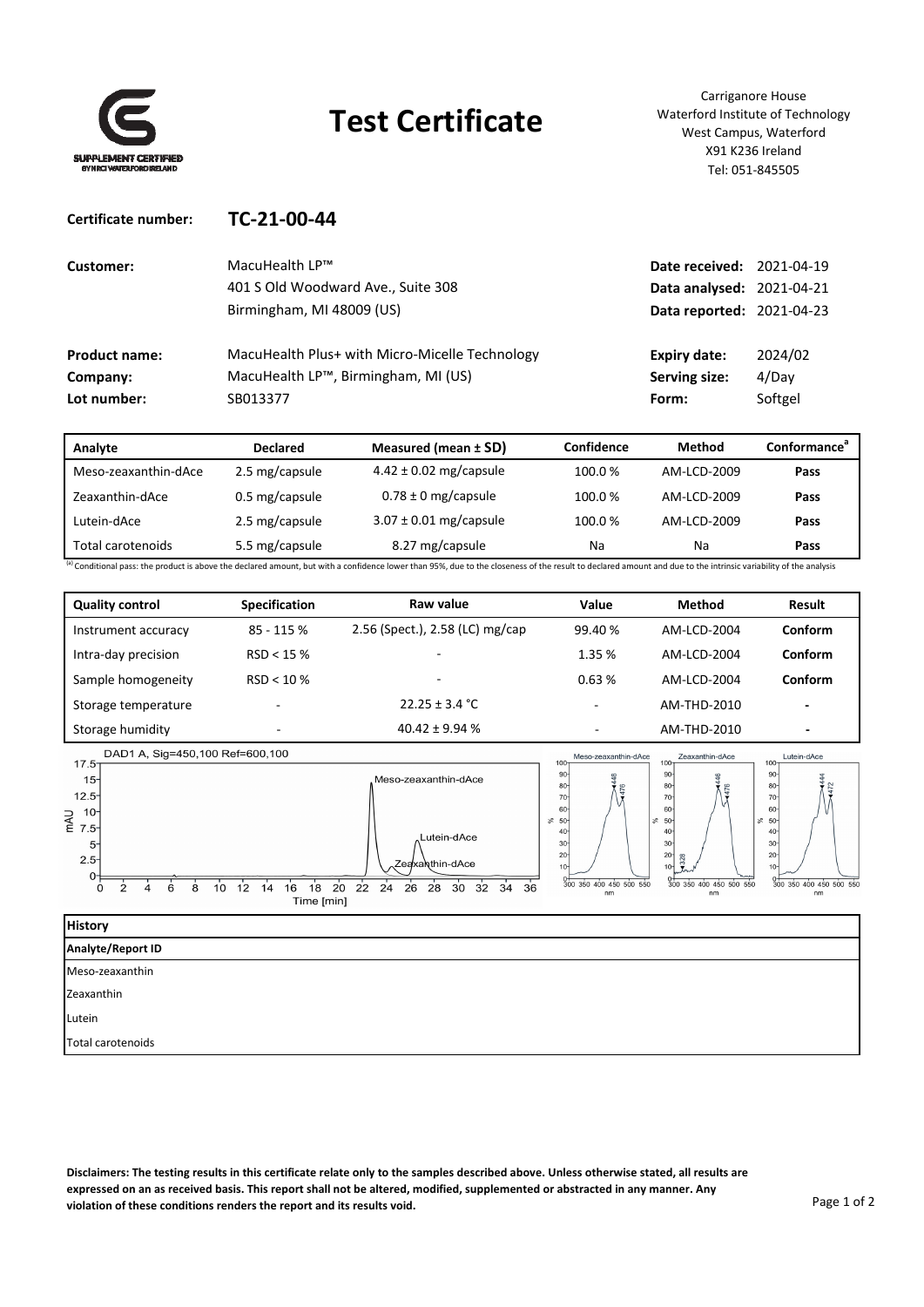

## **Test Certificate**

#### **Comments**

This product complies with its label claim, and has a remarkable homogeneity between capsules.

**Analysis performed by: Tommy Power Approved by: Dr Alfonso Prado‐Cabrero**

[Tommy Power \(Apr 23, 2021 12:07 GMT+1\)](https://eu2.documents.adobe.com/verifier?tx=CBJCHBCAABAAYtMptoXlbmgysnUzMB75Q3ZLUGbfftm9) [Alfonso Prado-Cabrero \(Apr 23, 2021 12:15 GMT+1\)](https://eu2.documents.adobe.com/verifier?tx=CBJCHBCAABAAYtMptoXlbmgysnUzMB75Q3ZLUGbfftm9)עמ

Disclaimers: The testing results in this certificate relate only to the samples described above. Unless otherwise stated, all results are expressed on an as received basis. This report shall not be altered, modified, supplemented or abstracted in any manner. Any violation **of these conditions renders the report and its results void.**